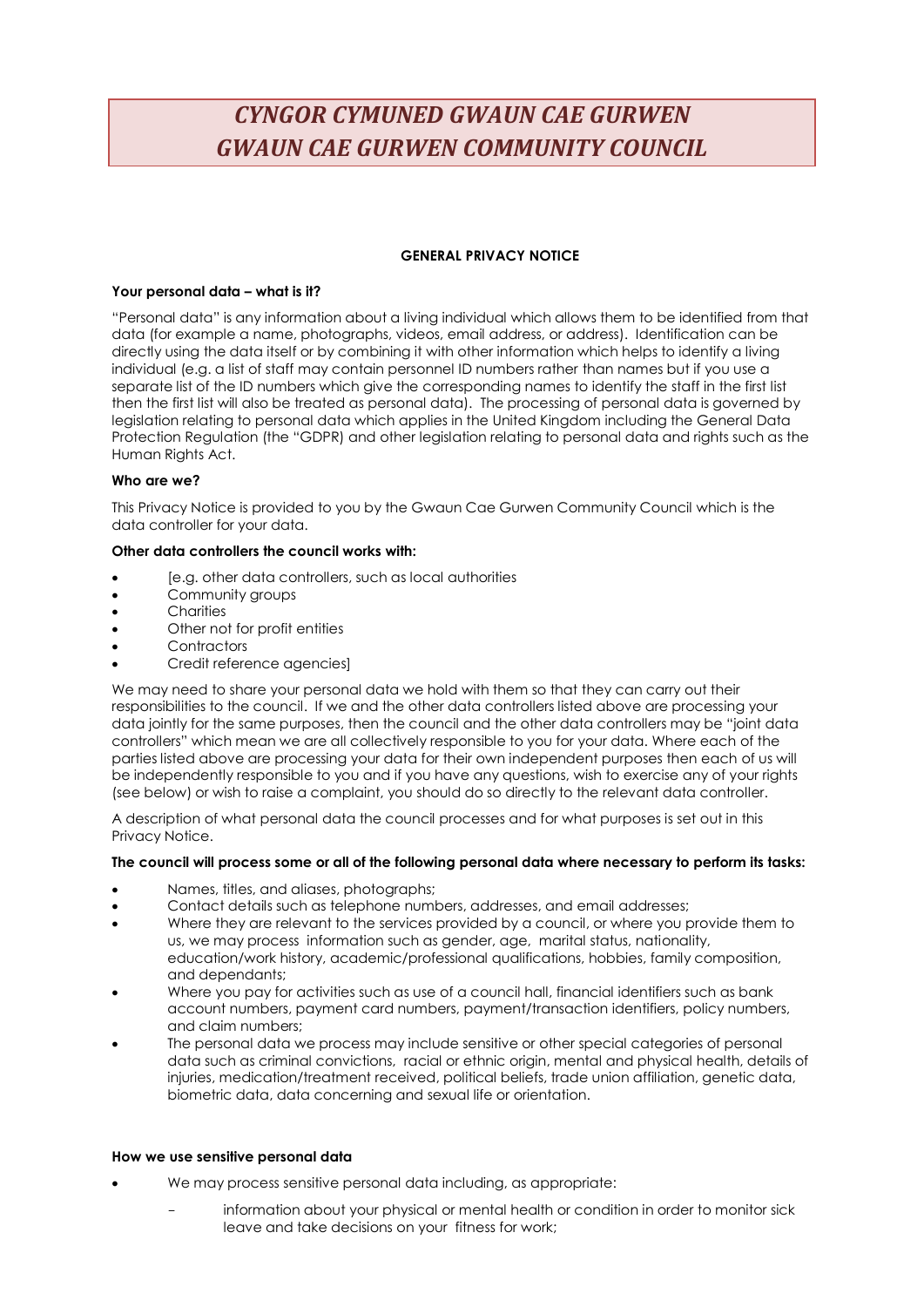- your racial or ethnic origin or religious or similar information in order to monitor compliance with equal opportunities legislation;
- in order to comply with legal requirements and obligations to third parties.
- These types of data are described in the GDPR as "Special categories of data" and require higher levels of protection. We need to have further justification for collecting, storing and using this type of personal data.
- We may process special categories of personal data in the following circumstances:
	- In limited circumstances, with your explicit written consent.
	- Where we need to carry out our legal obligations.
	- Where it is needed in the public interest.
- Less commonly, we may process this type of personal data where it is needed in relation to legal claims or where it is needed to protect your interests (or someone else's interests) and you are not capable of giving your consent, or where you have already made the information public.

## **Do we need your consent to process your sensitive personal data?**

 In limited circumstances, we may approach you for your written consent to allow us to process certain sensitive personal data. If we do so, we will provide you with full details of the personal data that we would like and the reason we need it, so that you can carefully consider whether you wish to consent.

## **The council will comply with data protection law. This says that the personal data we hold about you must be:**

- Used lawfully, fairly and in a transparent way.
- Collected only for valid purposes that we have clearly explained to you and not used in any way that is incompatible with those purposes.
- Relevant to the purposes we have told you about and limited only to those purposes.
- Accurate and kept up to date.
- Kept only as long as necessary for the purposes we have told you about.
- Kept and destroyed securely including ensuring that appropriate technical and security measures are in place to protect your personal data to protect personal data from loss, misuse, unauthorised access and disclosure.

#### **We use your personal data for some or all of the following purposes:**

- To deliver public services including to understand your needs to provide the services that you request and to understand what we can do for you and inform you of other relevant services;
- To confirm your identity to provide some services;
- To contact you by post, email, telephone or using social media (e.g., Facebook, Twitter, WhatsApp);
- To help us to build up a picture of how we are performing;
- To prevent and detect fraud and corruption in the use of public funds and where necessary for the law enforcement functions;
- To enable us to meet all legal and statutory obligations and powers including any delegated functions;
- To carry out comprehensive safeguarding procedures (including due diligence and complaints handling) in accordance with best safeguarding practice from time to time with the aim of ensuring that all children and adults-at-risk are provided with safe environments and generally as necessary to protect individuals from harm or injury;
- To promote the interests of the council;
- To maintain our own accounts and records;
- To seek your views, opinions or comments;
- To notify you of changes to our facilities, services, events and staff, councillors and other role holders;
- To send you communications which you have requested and that may be of interest to you. These may include information about campaigns, appeals, other new projects or initiatives;
- To process relevant financial transactions including grants and payments for goods and services supplied to the council
- To allow the statistical analysis of data so we can plan the provision of services.

Our processing may also include the use of CCTV systems for the prevention and prosecution of crime.

#### **What is the legal basis for processing your personal data?**

The council is a public authority and has certain powers and obligations. Most of your personal data is processed for compliance with a legal obligation which includes the discharge of the council's statutory functions and powers. Sometimes when exercising these powers or duties it is necessary to process personal data of residents or people using the council's services. We will always take into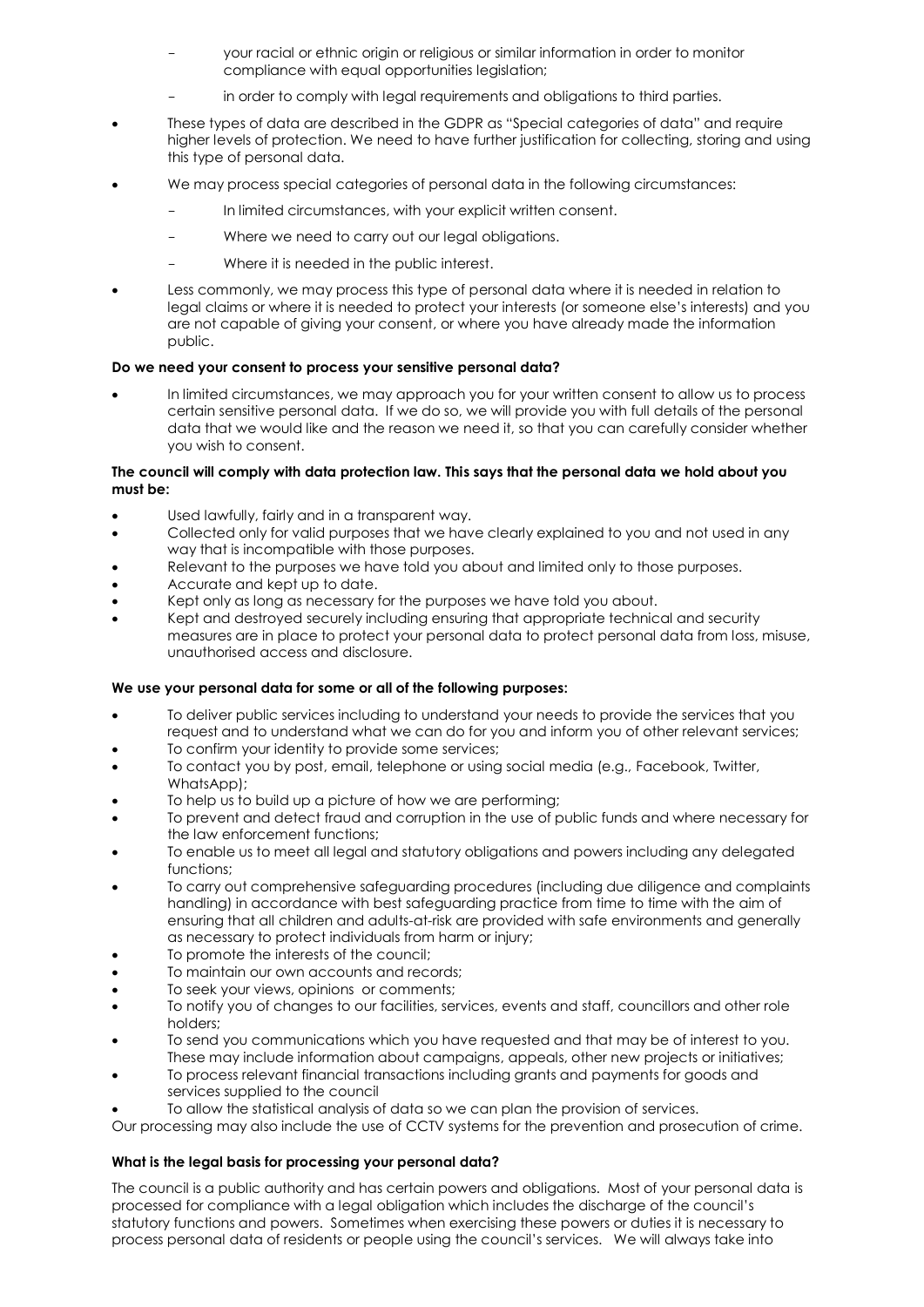account your interests and rights. This Privacy Notice sets out your rights and the council's obligations to you.

We may process personal data if it is necessary for the performance of a contract with you, or to take steps to enter into a contract. An example of this would be processing your data in connection with the use of sports facilities, or the acceptance of an allotment garden tenancy

Sometimes the use of your personal data requires your consent. We will first obtain your consent to that use.

## **Sharing your personal data**

This section provides information about the third parties with whom the council may share your personal data. These third parties have an obligation to put in place appropriate security measures and will be responsible to you directly for the manner in which they process and protect your personal data. It is likely that we will need to share your data with some or all of the following (but only where necessary):

- The data controllers listed above under the heading "Other data controllers the council works with";
- Our agents, suppliers and contractors. For example, we may ask a commercial provider to publish or distribute newsletters on our behalf, or to maintain our database software;
- On occasion, other local authorities or not for profit bodies with which we are carrying out joint ventures e.g. in relation to facilities or events for the community.

#### **How long do we keep your personal data?**

We will keep some records permanently if we are legally required to do so. We may keep some other records for an extended period of time. For example, it is currently best practice to keep financial records for a minimum period of 8 years to support HMRC audits or provide tax information. We may have legal obligations to retain some data in connection with our statutory obligations as a public authority. The council is permitted to retain data in order to defend or pursue claims. In some cases the law imposes a time limit for such claims (for example 3 years for personal injury claims or 6 years for contract claims). We will retain some personal data for this purpose as long as we believe it is necessary to be able to defend or pursue a claim. In general, we will endeavour to keep data only for as long as we need it. This means that we will delete it when it is no longer needed.

#### **Your rights and your personal data**

You have the following rights with respect to your personal data:

When exercising any of the rights listed below, in order to process your request, we may need to verify your identity for your security. In such cases we will need you to respond with proof of your identity before you can exercise these rights.

#### *1) The right to access personal data we hold on you*

- At any point you can contact us to request the personal data we hold on you as well as why we have that personal data, who has access to the personal data and where we obtained the personal data from. Once we have received your request we will respond within one month.
- There are no fees or charges for the first request but additional requests for the same personal data or requests which are manifestly unfounded or excessive may be subject to an administrative fee.

#### *2) The right to correct and update the personal data we hold on you*

 If the data we hold on you is out of date, incomplete or incorrect, you can inform us and your data will be updated.

#### *3) The right to have your personal data erased*

- If you feel that we should no longer be using your personal data or that we are unlawfully using your personal data, you can request that we erase the personal data we hold.
- When we receive your request we will confirm whether the personal data has been deleted or the reason why it cannot be deleted (for example because we need it for to comply with a legal obligation).
- *4) The right to object to processing of your personal data or to restrict it to certain purposes only*
- You have the right to request that we stop processing your personal data or ask us to restrict processing. Upon receiving the request we will contact you and let you know if we are able to comply or if we have a legal obligation to continue to process your data.

#### *5) The right to data portability*

 You have the right to request that we transfer some of your data to another controller. We will comply with your request, where it is feasible to do so, within one month of receiving your request.